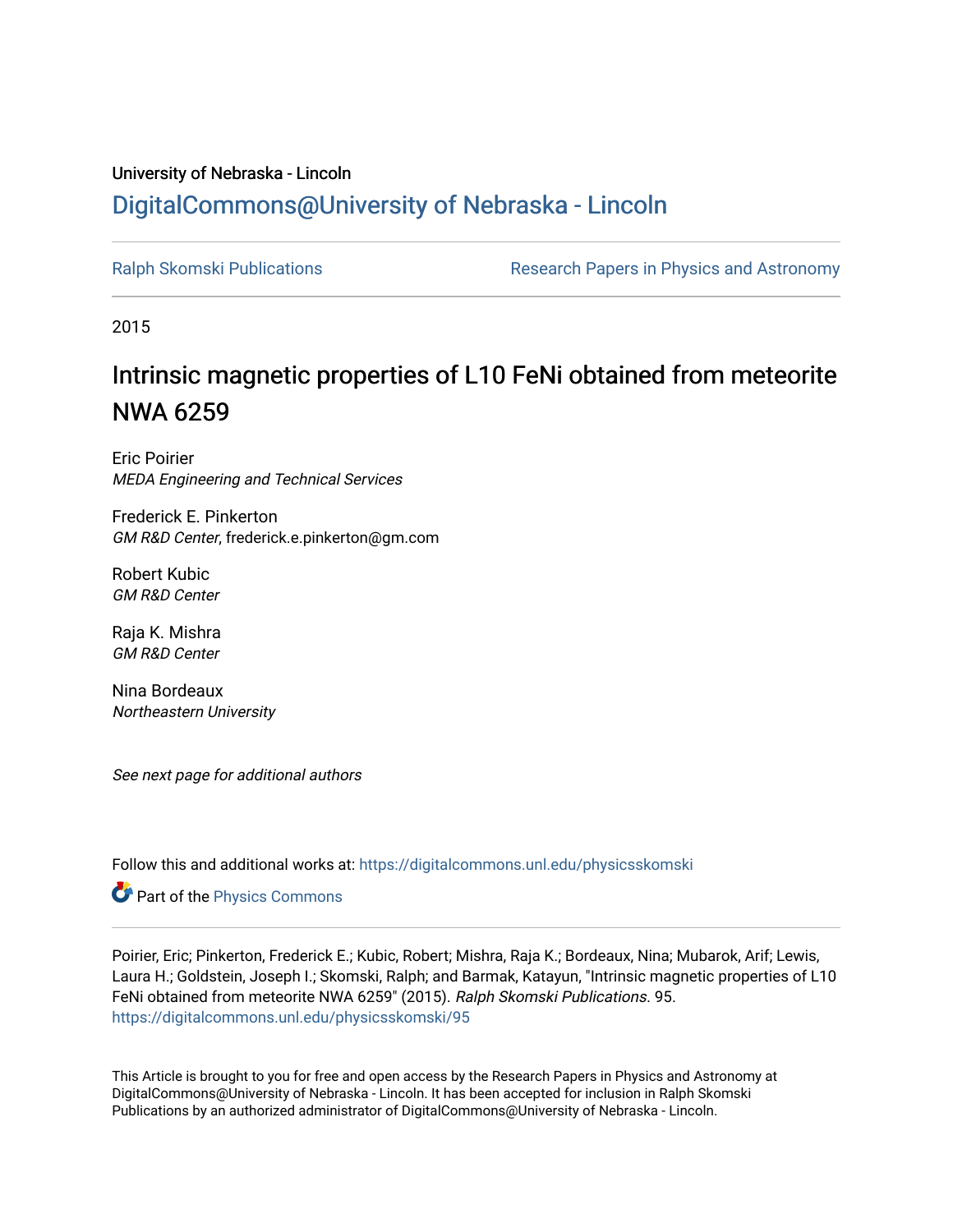## Authors

Eric Poirier, Frederick E. Pinkerton, Robert Kubic, Raja K. Mishra, Nina Bordeaux, Arif Mubarok, Laura H. Lewis, Joseph I. Goldstein, Ralph Skomski, and Katayun Barmak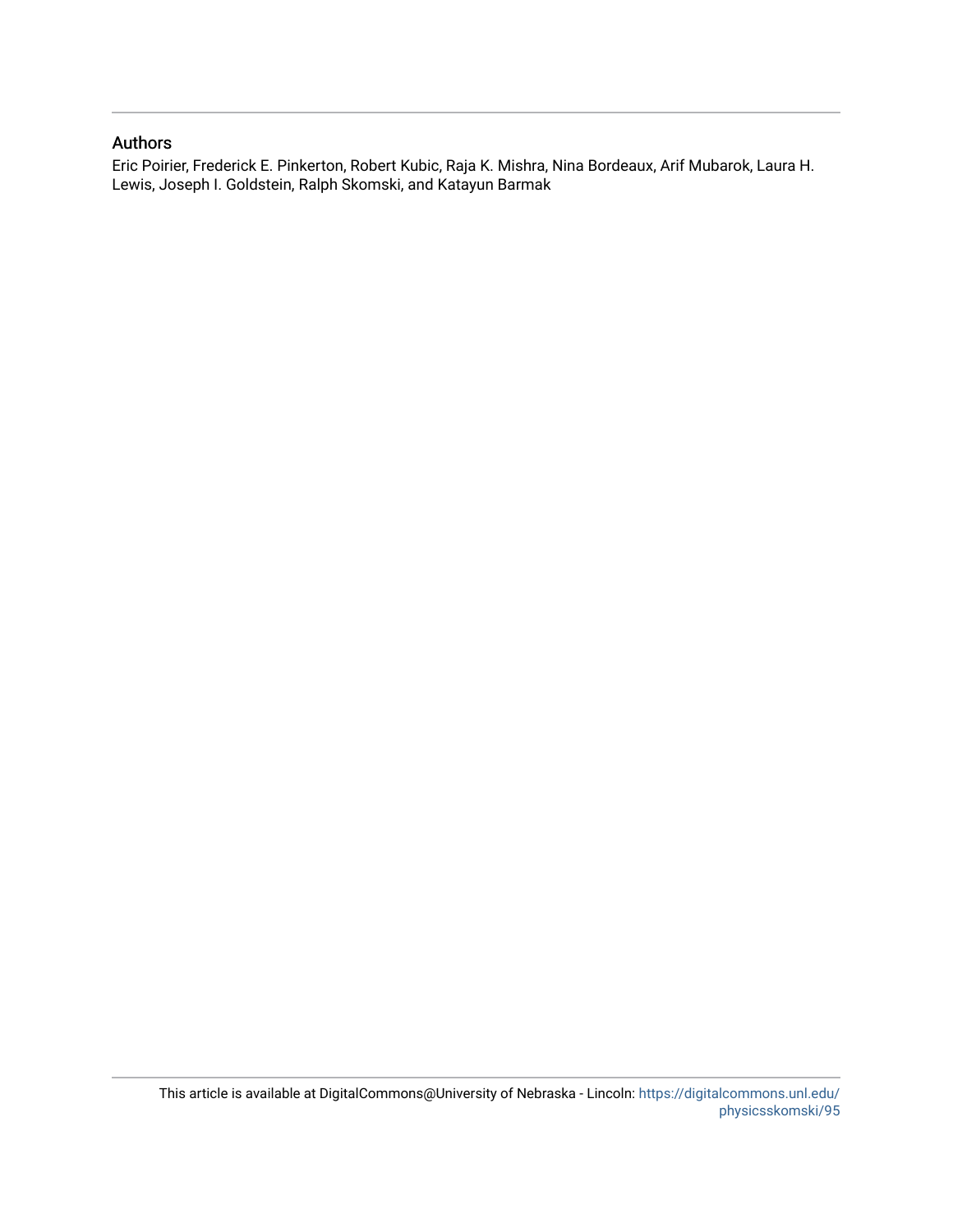

## Intrinsic magnetic properties of  $L1_0$  [FeNi obtained from meteorite NWA 6259](http://dx.doi.org/10.1063/1.4916190)

Eric Poirier,<sup>1,a)</sup> Frederick E. Pinkerton,<sup>2,b)</sup> Robert Kubic,<sup>2</sup> Raja K. Mishra,<sup>2</sup> Nina Bordeaux,<sup>3</sup> Arif Mubarok,<sup>4,c)</sup> Laura H. Lewis,<sup>3</sup> Joseph I. Goldstein,<sup>4</sup> Ralph Skomski,<sup>5</sup> and Katayun Barmak<sup>6</sup>

<sup>1</sup>MEDA Engineering and Technical Services, Southfield, Michigan 48075, USA  $^2$ Chemical Sciences and Materials Systems Lab, GM R&D Center, Warren, Michigan 48090, USA 3 Department of Chemical Engineering, Northeastern University, Boston, Massachusetts 02115, USA <sup>4</sup>Department of Mechanical and Industrial Engineering, University of Massachusetts, Amherst, Massachusetts 01003, USA

<sup>5</sup>Department of Physics and Astronomy, University of Nebraska, Lincoln, Nebraska 68588, USA 6 Department of Applied Physics and Applied Mathematics, Columbia University, New York, New York 10027, USA

(Presented 7 November 2014; received 21 September 2014; accepted 15 November 2014; published online 25 March 2015)

FeNi having the tetragonal  $L1_0$  crystal structure is a promising new rare-earth-free permanent magnet material. Laboratory synthesis is challenging, however, tetragonal  $L1_0$  FeNi—the mineral "tetrataenite"—has been characterized using specimens found in nickel-iron meteorites. Most notably, the meteorite NWA 6259 recovered from Northwest Africa is 95 vol. % tetrataenite with a composition of 43 at. % Ni. Hysteresis loops were measured as a function of sample orientation on a specimen cut from NWA 6259 in order to rigorously deduce the intrinsic hard magnetic properties of its  $L1_0$  phase. Electron backscatter diffraction showed that NWA 6259 is strongly textured, containing  $L1_0$  grains oriented along any one of the three equivalent cubic directions of the parent fcc structure. The magnetic structure was modeled as a superposition of the three orthonormal uniaxial variants. By simultaneously fitting first-quadrant magnetization data for 13 different orientations of the sample with respect to the applied field direction, the intrinsic magnetic properties were estimated to be saturation magnetization  $4\pi M_s = 14.7 \text{ kG}$  and anisotropy field  $H_a = 14.4 \text{ kOe}$ . The anisotropy constant  $K = 0.84 \text{ MJ/m}^3$  is somewhat smaller than the value  $K = 1.3 \text{ MJ/m}^3$ obtained by earlier researchers from nominally equiatomic FeNi prepared by neutron irradiation accompanied by annealing in a magnetic field, suggesting that higher Ni content (fewer Fe antisite defects) may improve the anisotropy. The fit also indicated that NWA 6259 contains one dominant variant (62% by volume), the remainder of the sample being a second variant, and the third variant being absent altogether. © 2015 AIP Publishing LLC. [\[http://dx.doi.org/10.1063/1.4916190](http://dx.doi.org/10.1063/1.4916190)]

Increasing demand for high strength magnets in the rapidly growing applications of vehicle traction motors and wind energy harvesting has kindled new research efforts to develop alternative permanent magnet materials free of strategically limited elements. Since the 1970s and 1980s, the rare-earth "supermagnets" based on Sm-Co and Nd-Fe-B have dominated the high-energy-product magnet market. Combining the high magnetization of Fe and Co with the high magnetocrystalline anisotropy energy of the rare earths Nd, Pr, Sm, Dy, and Tb, these magnets typically have energy products  $(BH)_{max}$ of 25–50 MGOe  $(200-400 \text{ kJ/m}^3)$ . However, the current and projected future growth in demand engendered by high volume traction motors (about 1 kg per motor) and wind generators (about 1000 kg per generator) puts increasing stress on the availability and cost of rare-earth magnets. The rare earths have been identified by the U.S. Department of Energy as highly critical elements for clean energy applications with

medium or high supply risk, $\frac{1}{2}$  $\frac{1}{2}$  $\frac{1}{2}$  prompting research on rareearth-free permanent magnets.

Here, we consider FeNi having the chemically ordered and crystallographically anisotropic  $L1_0$  structure as a potential hard magnet candidate. The tetragonal  $L1_0$  structure (space group P4/mmm) consists of alternating layers of Fe and Ni atoms stacked in the direction parallel to the tetragonal c-axis. It is isomorphic to other notable  $L1_0$  magnetic compounds such as chemically ordered FePt, FePd, CoPt, and MnAl. The first reports of the magnetic properties of  $L1_0$  FeNi were presented more than five decades ago by Paulevé et  $al$ ,<sup>[2](#page-5-0)</sup> who synthesized chemically ordered  $L1_0$  FeNi from the chemically disordered fcc parent phase by fast neutron flux (energy  $E > 1$  MeV) bombardment in an applied magnetic field. Irradiation was carried out below the  $L1_0$  to fcc order-disorder transformation temperature, estimated to be  $T_{od} = 320-330$  °C, in order to form the ordered structure. Subsequent work by Néel et al.<sup>[3](#page-5-0)</sup> starting from single crystal fcc FeNi deduced that the  $L1_0$  phase formed in three distinct variants, corresponding to chemical ordering along the three equivalent cubic axes of the fcc parent phase. These authors concluded that the neutron bombardment contributed to the kinetics of  $L1_0$  formation by defect creation and atomic displacement at temperatures below

a)Current address: Product Development, Ford Motor Company, Dearborn, Michigan 48121, USA.

b)Author to whom correspondence should be addressed. Electronic mail: [frederick.e.pinkerton@gm.com](mailto:frederick.e.pinkerton@gm.com).

c)Current address: Deringer-Ney, Bloomfield, Connecticut 06002, USA.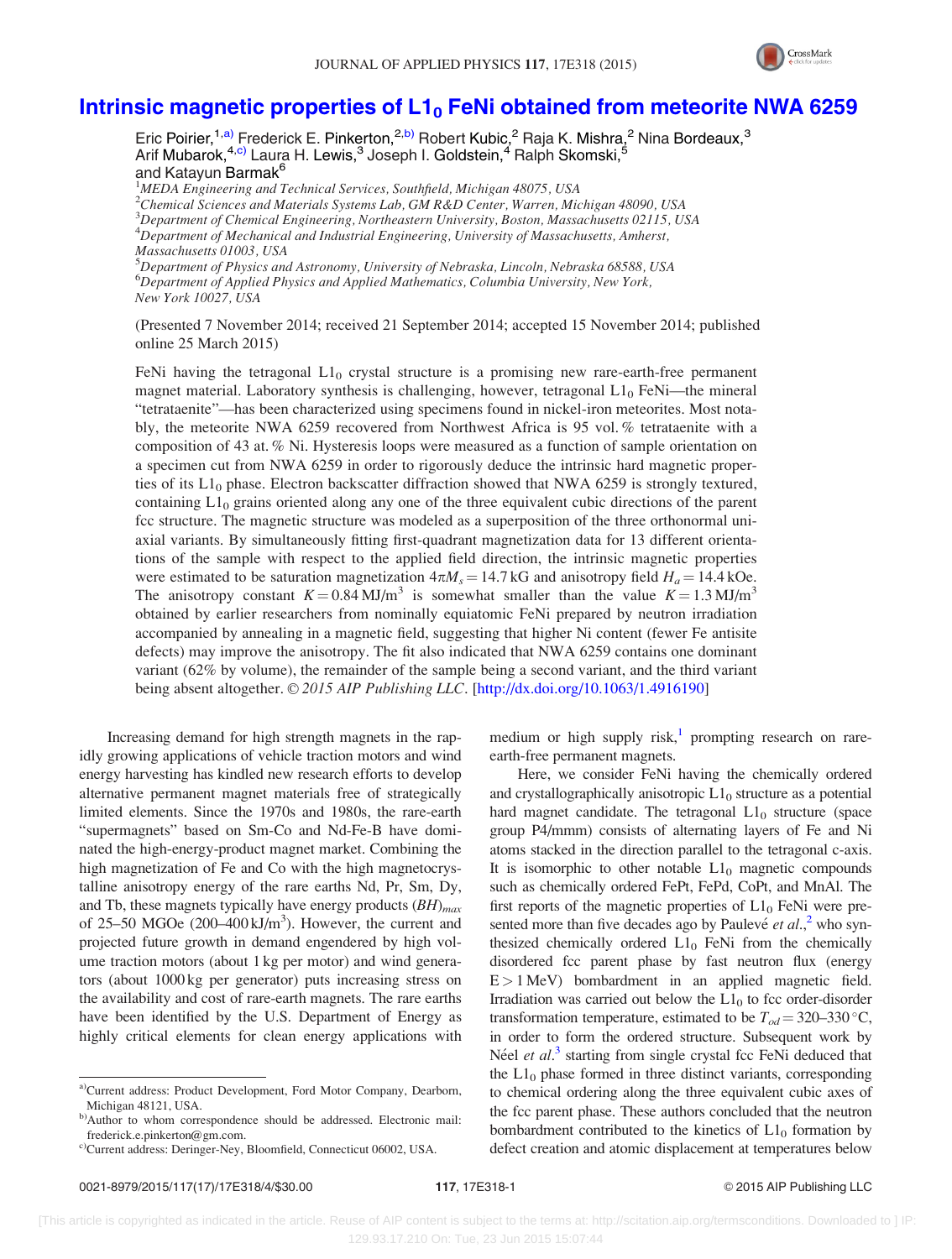320 °C that would otherwise be insufficient to promote atomic diffusion. Analysis of the magnetization data extracted bulk anisotropy constants  $K_1 = 0.32$  MJ/m<sup>3</sup> and  $K_2 = 0.23$  MJ/m<sup>3</sup> with a saturation magnetization  $4\pi M_s = 16$  kG. Refinement of the data by Paulevé *et al*.<sup>[4](#page-5-0)</sup> obtained  $K_1 = 1.3 \text{ MJ/m}^3$  and  $K_2 = -0.1$  MJ/m<sup>3</sup> for a single variant, with the easy axis perpendicular to the alternating (0 0 1) planes of Fe and Ni (i.e., the tetragonal c-axis). In addition to neutron bombardment, small samples of  $L1_0$  FeNi have been synthesized by high-energy electron irradiation of electron-transparent foil<sup>[5](#page-5-0)</sup> and more recently by molecular beam epitaxy of FeNi films showing selected characteristics consistent with the tetragonal com-pound.<sup>6–[10](#page-5-0)</sup> Laboratory synthesis of bulk  $L1_0$  FeNi remains challenging because its low order-disorder temperature  $(T_{od} = 320 \degree C)$  impedes conversion from the stable high temperature fcc phase by ordinary thermal processes.

Fortunately, we can use naturally occurring  $L1_0$  FeNi as a surrogate to understand its potential as a permanent magnet.  $L1_0$  FeNi has been identified as a component in some classes of meteorites,  $11,12$  where it is known as the mineral tetrataenite. The extremely low cooling rates of asteroid metal (as low as 0.3 K per million years) allow chemical ordering even at the very low diffusion rates that exist below  $320^{\circ}$ C. In particular, a Ni-rich meteorite recovered from Northwest Africa, NWA 6259, is comprised of 95% bulk tetrataenite by volume, the remainder being non-magnetic FeNi phosphides and sulfides. The L1<sub>0</sub> phase in NWA 6259 contains  $43 \pm 1.3$  at. % Ni, near the Fe-rich end of the  $L1_0$  phase field.<sup>13</sup> Our previous studies of NWA 6259 have confirmed via transmission electron microscopy (TEM) the presence of  $L1_0$  FeNi with at least two variants of the c-axis orientation, correlated the intrinsic magnetic properties with the microstructure of bulk tetrataenite, $14$  and revealed the extraordinary temperature stability of the magnetic properties. $15$  In the latter paper, hard-direction magnetization data were used to estimate the anisotropy field of the NWA 6259 tetrataenite as  $H_a = 20 \pm 3$  kOe, most likely toward the lower end of the range  $(\sim 17 kOe)$ . In this report, we use a much more extensive set of magnetization data taken at  $15^\circ$  intervals over a  $180^\circ$  rotation of the sample to extract a substantially more rigorous estimate of  $H_a$ .

A 6 mm diameter cylinder was cut from a slab section of NWA 6259 with a thickness of approximately 3 mm. Its density was measured pycnometrically to be 8.15 g/cm<sup>3</sup>. Mo  $k_{\alpha}$ x-ray diffraction (XRD) and electron back-scatter diffraction (EBSD) were conducted on a polished surface of the cylinder to determine texture and crystallographic orientation, as previously reported.<sup>14</sup>

Hysteresis loops were measured using a LakeShore Model 7410 vibrating sample magnetometer (VSM). The large mass of the cylinder proved problematical for magnetic measurements with the VSM; at applied fields greater than 15 kOe, the small magnetic field gradients in the electromagnet caused a deflection of the sample at the end of its mounting rod, creating spurious moment readings. The cylinder was thus cut into a cube approximately 2.6 mm on a side to permit VSM measurements up to 28 kOe applied field (about 24 kOe internal field  $H_{int}$ ). The measurements were conducted in the plane of the sample, perpendicular to the original cylinder axis, at 13 orientation angles  $\theta_j$  every 15<sup>°</sup> over a

180° rotation of the sample. The demagnetization correction D used to obtain the internal field  $H_{int}$  was experimentally derived from a magnetically soft pure Ni cube.

The XRD area pattern resolved slightly arced discrete spots, indicating that the specimen was a highly textured polycrystal with minor variations in crystal axis orientation among the crystallites. Quantitative EBSD further elucidated the crystallographic orientation. Although EBSD was not sensitive to the very weak superlattice peaks characteristic of the  $L1_0$  ordering, it proved to be an effective probe of the overlying fcc par-ent structure.<sup>[14](#page-5-0)</sup> The Euler angles (Bunge representation) of the fcc structure were determined to be  $\varphi_1 = 5.7^\circ$ ,  $\Phi = -31.8^\circ$ , and  $\varphi_2 = 173.3^\circ$ . It is recognized that in the EBSD measurement the specimen was mounted with a randomly chosen rotational orientation, thus only the reference frame z-axis (surface normal) is unique; the reference x and y axes of the measuring system with respect to the in-plane structure are arbitrary. We have made use of this degree of freedom to specifically choose  $\varphi_1$  such that the Euler angle rotations place the [100] cubic axis in the x-z plane of the reference axis system. The Euler angles then translate to a physical picture in which the [100] direction is canted by  $3.5^{\circ}$  out of the plane of the original cylinder face,  $^{16}$  and the [001] direction is tilted by 31.8° relative to the surface normal. The standard deviation of the distribution of polycrystal axes about this average direction is about 2.5°. The cubic axes [100], [010], and [001] are the three directions along which the FeNi planes in different crystallites can order to form the three variants of the  $L1_0$  structure, as shown schematically in Fig. [1](#page-4-0). As previously noted, at least two variants have been observed, and in principle all three variants may be present in the sample.

Fig. [2](#page-4-0) shows the upper half of the  $M(H)$  hysteresis loops for four exemplary measurement angles. To avoid confusion, the other nine measured loops are not shown, as they all fall within the envelope defined by the loops at  $202^{\circ}$  and  $262^{\circ}$ . Note that the extrema of the envelope are separated by  $60^\circ$ , not by 90° as would be expected for a simple uniaxial system, because the magnetic response is a superposition of the responses from more than one uniaxial variant; the magnetic response cannot be treated as a simple uniaxial system, for which we could simply measure the transverse magnetization. $17$  It is fascinating that the meteorite as recovered, having formed an equilibrium microstructure far from optimized for hard magnetic properties, already shows an intrinsic coercivity  $H_{ci}$  of about 1 kOe, an observation that bodes well for its promise as a permanent magnet material.

To quantitatively evaluate the saturation magnetization  $4\pi M_s$  and the anisotropy field  $H_a$  of this tetrataenite specimen, we modeled the specimen's magnetic response by superimposing the responses of up to three mutually orthogonal magnetic uniaxial variants with tetragonal  $c$ -axes along the [100], [010], or [001] directions as given by the Euler angles. For a given  $M(H,\theta_i)$  curve at orientation angle  $\theta_i$  of the applied field (and, equivalently, of the magnetization measurement direction), we calculated the angles  $\eta_{i,j}$  (*i* = [100], [010], [001]) between the applied field direction  $\hat{H}$  and the three [100], [010], and [001] variant easy axis directions. For each variant, we then calculated the equilibrium canting angle  $\alpha_{i,j}(H,\theta_i)$  of the magnetization away from its easy direction point-by-point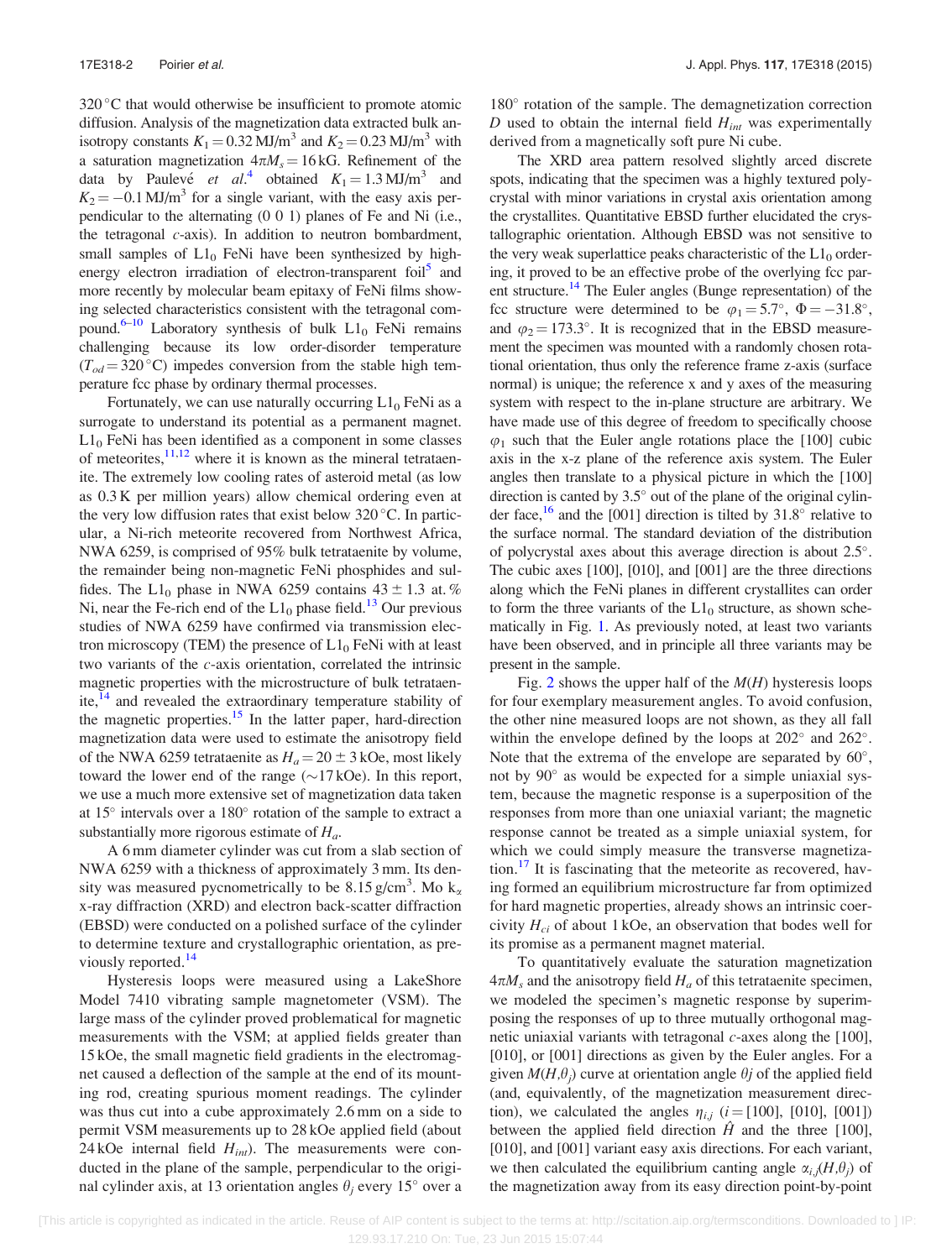<span id="page-4-0"></span>

FIG. 1. (a) Schematic depiction of the magnetic structure, consisting of three orthogonal uniaxial  $L1_0$  variants with the [100] variant lying 3.5 $^{\circ}$  away from parallel to the sample surface, and the  $[001]$  variant canted  $31.8^\circ$  from the surface normal; (b) a field H applied parallel to the sample surface at angle  $\theta$ rotates the  $M<sub>s</sub>$  for each variant to a new equilibrium direction in the plane defined by its easy axis and the direction of H.

for every experimental  $H$  value using a standard coherent rotation model. In this model,  $\alpha_{i,j}$  is the angle which minimizes the total energy  $E_{tot} = E_m + E_a$ , where  $E_m$  is the magnetostatic energy  $E_m = -HM_s \cos(\eta_{i,j} - \alpha_{i,j}), E_a$  is the anisotropy energy  $E_a = K \sin^2 \alpha_{i,j}$ , and K is the first order anisotropy energy  $K = 1/2H_aM_s$ . The magnetization at each H value was then computed as the sum of the components of magnetization along  $\hat{H}$  originating from the three variants,  $M_{calc}(H, \theta_j)$  $= \sum_{i=1}^{3} f_i M_s \cos(\eta_{i,j} - \alpha_{i,j})$ .<sup>[18](#page-5-0)</sup> Each variant was weighted by its



FIG. 2. Hysteresis behavior of NWA 6259 tetrataenite at selected measurement angles. The full set of measured magnetization curves falls within this envelope.

volume fraction  $f_i$ , subject to the constraint that  $f_{100} + f_{010} + f_{001} = 1$ , and in general the three variants need not be equally present in the sample. Finally, because the sample was mounted in the magnetometer with unknown rotational orientation, we adopted another parameter  $\beta$  to represent this initial misorientation angle between the Euler angle reference frame x-axis (dictated by the [100] crystallite direction) and the zero angle index of the magnetometer. We emphasize that  $\beta$  is not a magnetic or microstructural parameter, but rather describes the arbitrary rotational orientation in mounting the specimen in the VSM.

To ensure that the coherent rotation criterion was met, we avoided regions of the hysteresis loop where domain wall motion might contribute to the change in magnetization. We considered data from the first quadrant of the hysteresis loop as the field decreased from the fully magnetized state (upper arm), and only down to a cutoff field  $H_{min}$  below which domain wall formation and motion are likely to impact the  $M(H)$  curves. The fits were remarkably insensitive to  $H_{min}$ within the interval  $5 kOe < H_{min} < 11 kOe$ . The fits failed at low  $H_{min}$  as magnetization reversal by domain wall formation and motion became significant, and at high  $H_{min}$  because there was insufficient data at fields below  $H_a$ . For this work, we adopted a conservative value in the middle of the range,  $H_{min} = 8$  kOe.

We then performed a least-squares minimization fit of  $M_{calc}(H)$  to the observed  $M(H)$  curves using five fitting parameters:  $4\pi M_s$ ,  $H_a$ ,  $f_{100}$ ,  $f_{010}$ , and  $\beta$  (the third volume fraction  $f_{001} = 1 - f_{100} - f_{010}$ . We simultaneously fit all 13  $4\pi M(H)$  curves in the region between the maximum field and  $H_{min}$ , approximately 2200  $M(H)$  points, using a single set of five parameters. For simplicity, we assumed that the variants were independent and non-interacting, and we did not consider the small dispersion in the easy axis directions.

Fig. [3](#page-5-0) shows the best fit of the model for several representative M(H) curves. We again forego showing all fits due to the substantial overlap of data from different curves. We obtained  $4\pi M_s = 14.0 \text{ kG}, \quad H_a = 14.4 \text{ kOe}, \quad \beta = 82.0^{\circ},$  $f_{100} = 0.62, f_{010} = 0.38$ , and  $f_{001} = 0$ , with a good Coefficient of Determination  $R^2 = 0.95$ . The value of  $\beta$  was used to determine the angle designations in the figures. Fig. [4](#page-5-0) further demonstrates the good quality of the fit. Shown are the angular dependence of the observed (solid symbols) and fit (open symbols) magnetizations at  $H_{int} = H_{min} = 8$  kOe and at the maximum field  $H_{int} = 24$  kOe. The fit reproduces the observed angular dependence quite well at both field extremes, including the oscillation of magnetization with angle at  $H_{int} = 24$  kOe, although the fit overestimates the size of the variation. The worst fits to individual  $M(H)$  curves tend to be those similar to the  $82^\circ$  fit in Fig. [3](#page-5-0), where the fit produces a sharp break in the  $4\pi M$  (*H*) curve near  $H_a$ . The measured data are smoother through this region, perhaps reflecting the dispersion in the distribution of easy axes that was not included in the model. The fit parameters did not change appreciably if we expanded the fitting range to a more aggressive value of  $H_{min} = 5$  kOe.

The results presented here provide detailed measurement and analysis of the magnetic properties of  $L1_0$ -type FeNi, tetrataenite, derived from the meteorite NWA 6259.